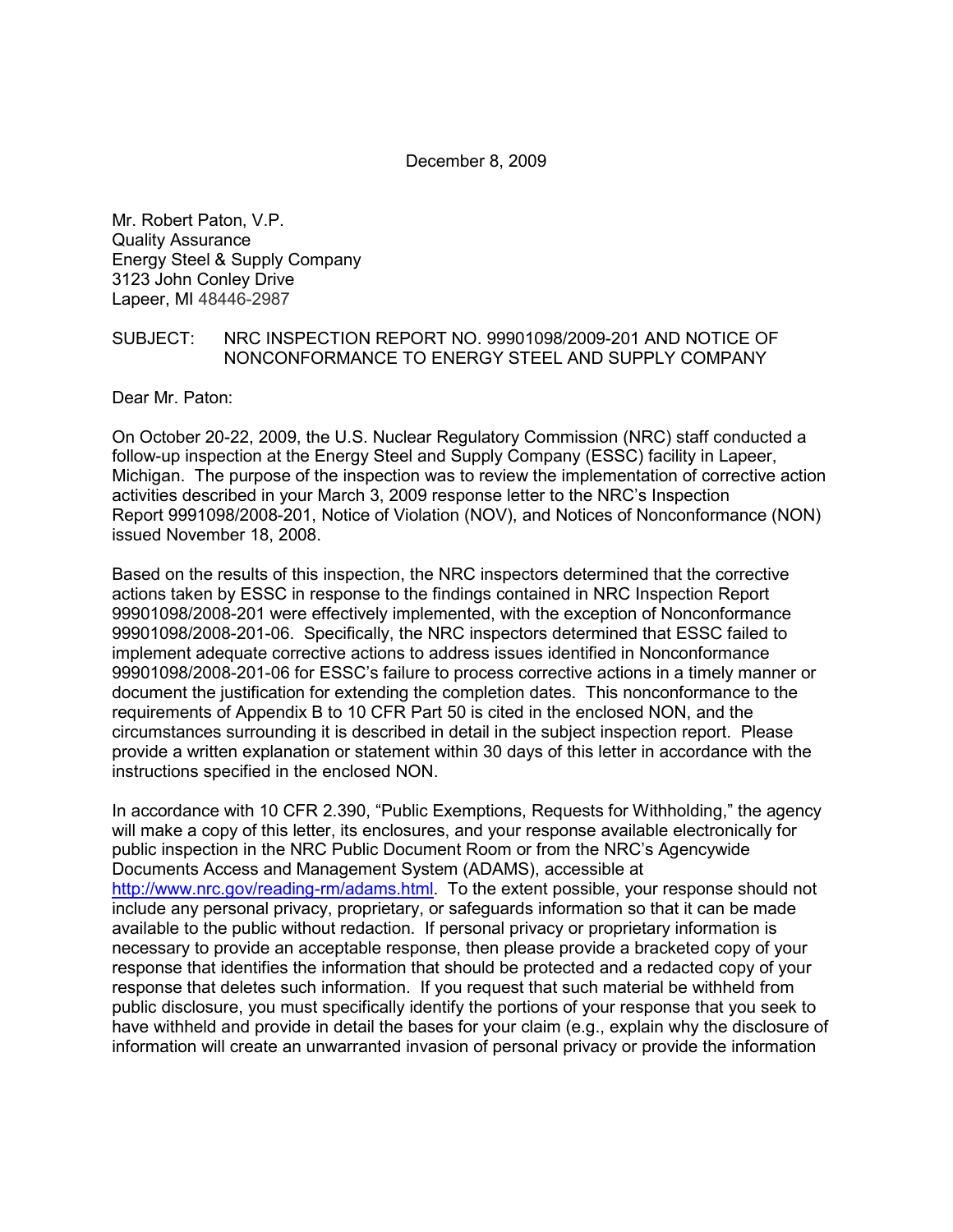required by 10 CFR 2.390(b) to support a request for withholding confidential commercial or financial information). If safeguards information is necessary to provide an acceptable response, please provide the level of protection described in 10 CFR 73.21, "Requirements for the Protection of Safeguards Information."

Sincerely,

## **/RA/**

Richard A. Rasmussen, Chief Quality and Vendor Branch 2 Division of Construction Inspection & Operational Programs Office of New Reactors

Docket No: 999-01098

- Enclosures: 1. Notice of Nonconformance
	- 2. Inspection Report No. 99901098/2009-201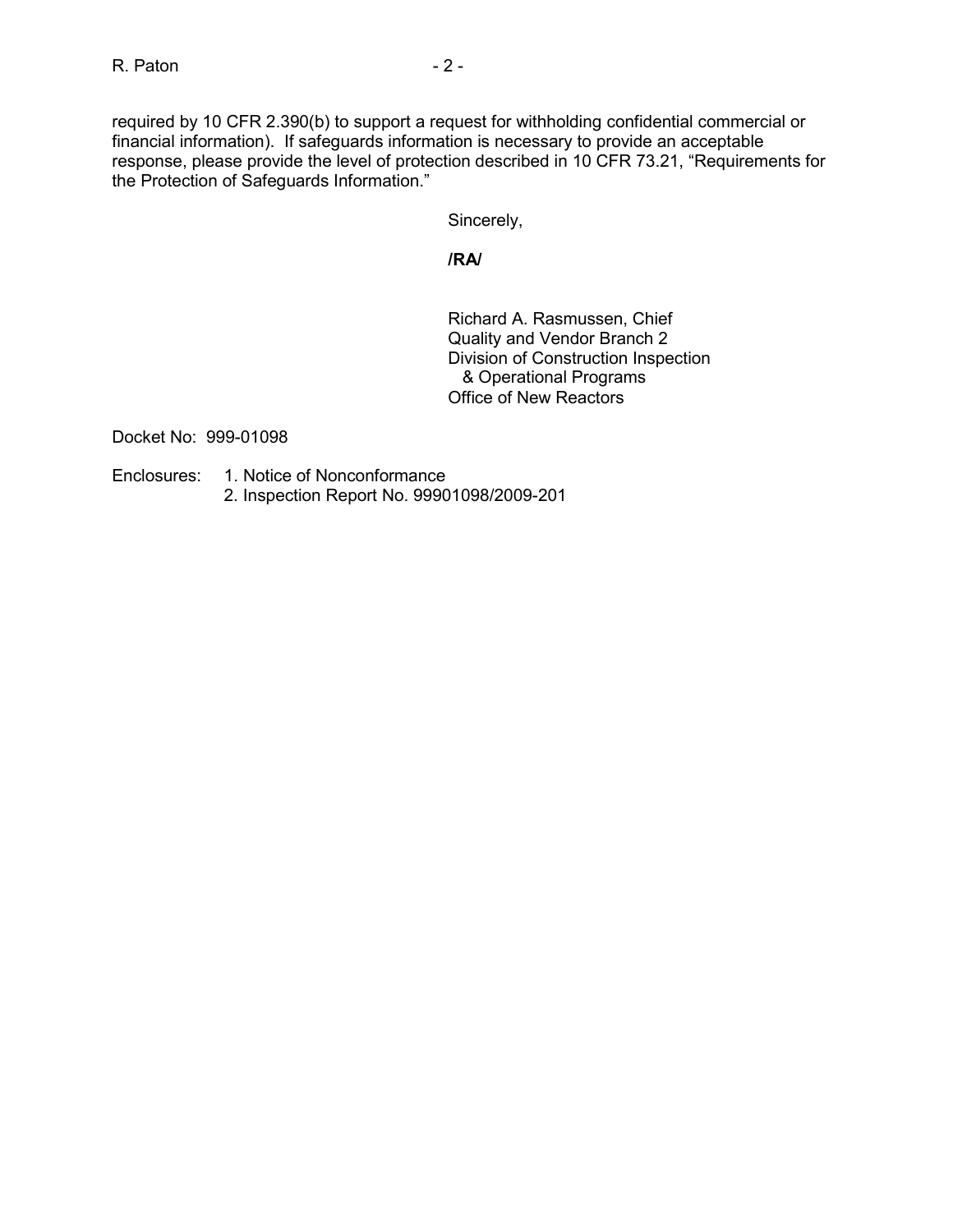required by 10 CFR 2.390(b) to support a request for withholding confidential commercial or financial information). If safeguards information is necessary to provide an acceptable response, please provide the level of protection described in 10 CFR 73.21, "Requirements for the Protection of Safeguards Information."

Sincerely,

## **/RA/**

Richard A. Rasmussen, Chief Quality and Vendor Branch 2 Division of Construction Inspection & Operational Programs Office of New Reactors

Docket No: 999-01098

Enclosures: 1. Notice of Nonconformance 2. Inspection Report No. 99901098/2009-201

#### DISTRIBUTION:

| RidsNroDcipCQVP | RidsNroDcipCQVB  | GTracy                 | <b>JTappert</b> | KKavanagh             |
|-----------------|------------------|------------------------|-----------------|-----------------------|
| GCwalina        | <b>DThatcher</b> | rpaton@energysteel.com |                 | wkirt@energysteel.com |

ADAMS Accession No.: ML093360370

| <b>OFFICE</b> | NRO/DCIP/CQV2   | NRR/ADES/DE/EQVB  | NRO/DCIP/CQV2  |
|---------------|-----------------|-------------------|----------------|
| <b>NAME</b>   | JOrtega-Luciano | <b>CRoqueCruz</b> | ARivera-Varona |
| <b>DATE</b>   | 12/02/09        | /09<br>12/        | 12/02/09       |
| <b>OFFICE</b> | NRO/DCIP/CCIB   | NRO/DCIP/CQV2: BC |                |
| <b>NAME</b>   | TFrye           | RRasmussen        |                |
| <b>DATE</b>   | /09<br>12/      | /09<br>12/        |                |

**OFFICIAL RECORD COPY**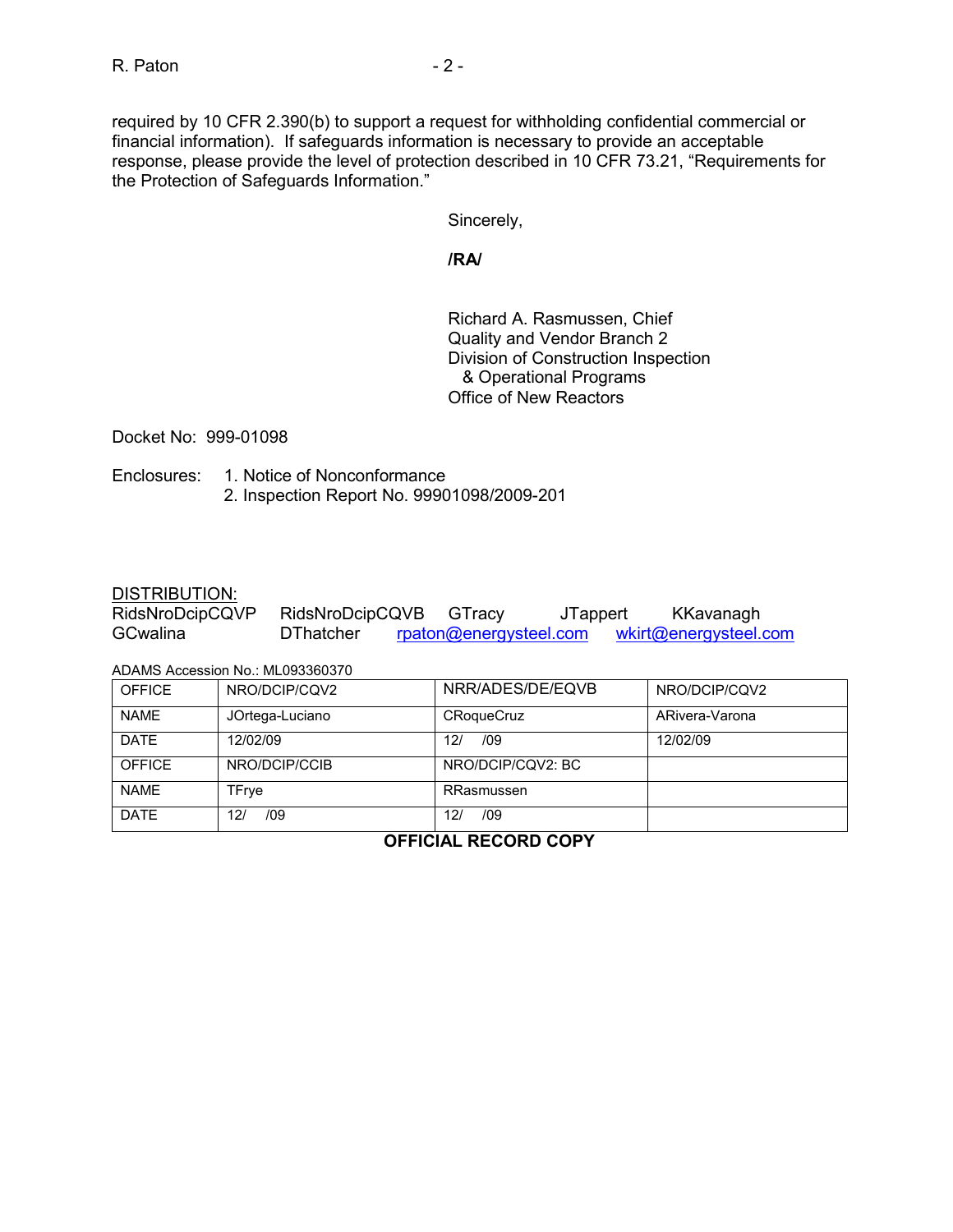### **NOTICE OF NONCONFORMANCE**

Energy Steel & Supply Company **Docket No: 999-01098**<br>3123 John Conley Drive **District Connection Report Num** Lapeer, MI 48446-2987

Inspection Report Number: 2009-201

Based on the results of a Nuclear Regulatory Commission (NRC) inspection conducted October 20-22, 2009, at Energy Steel & Supply Company (ESSC), the NRC staff found that certain activities were not conducted in accordance with NRC requirements that were contractually imposed upon ESSC by NRC licensees.

1. Criterion XVI, "Corrective Action," of Appendix B to 10 CFR Part 50 states, in part, that measures shall be established to assure that conditions adverse to quality, such as failures, malfunctions, deficiencies, deviations, defective material and equipment, and nonconformances are promptly identified and corrected.

Section 16.0 of the Nuclear Quality Assurance Manual (NQAM) stated that the purpose of the corrective action program is to assure that conditions adverse to quality are promptly identified and followed through to correction and completion with sufficient action to preclude repetition.

ESSC SOP Q-16.1, "Nonconformance and Corrective Action Reporting Procedure", Revision 2, Paragraph 5.2.2, stated that corrective action reports that are found to be open for more than 30 business days of issuance shall require immediate additional actions to address prompt corrective actions.

Contrary to the above, as of October 22, 2009, ESSC failed to implement the appropriate measures to process corrective actions in a timely manner. Specifically, ESSC had 24 corrective action reports that exceeded the due date with adequate justification to extend the completion date as allowed by ESSC program.

These issues have been identified as Nonconformance 99901098/2009-201-01.

Please provide a written statement or explanation to the U.S. Nuclear Regulatory Commission, ATTN: Document Control Desk, Washington, DC 20555-0001 with a copy to the Chief, Richard A. Rasmussen, Chief, Quality and Vendor Branch 2, Division of Construction Inspection and Operational Programs, Office of New Reactors, within 30 days of the date of the letter transmitting this Notice of Nonconformance. This reply should be clearly marked as a "Reply to a Notice of Nonconformance" and should include for each noncompliance: (1) the reason for the noncompliance, or if contested, the basis for disputing the noncompliance; (2) the corrective steps that have been taken and the results achieved; (3) the corrective steps that will be taken to avoid noncompliances; and (4) the date when your corrective action will be completed. Where good cause is shown, consideration will be given to extending the response time.

Because your response will be made available electronically for public inspection in the NRC Public Document Room or from the NRC's document system (ADAMS), to the extent possible, it should not include any personal privacy, proprietary, or safeguards information so that it can be made available to the public without redaction. ADAMS is accessible from the NRC Website at http://www.nrc.gov/reading-rm/adams.html. If personal privacy or proprietary information is necessary to provide an acceptable response, then please provide a bracketed copy of your response that identifies the information that should be protected and a redacted copy of your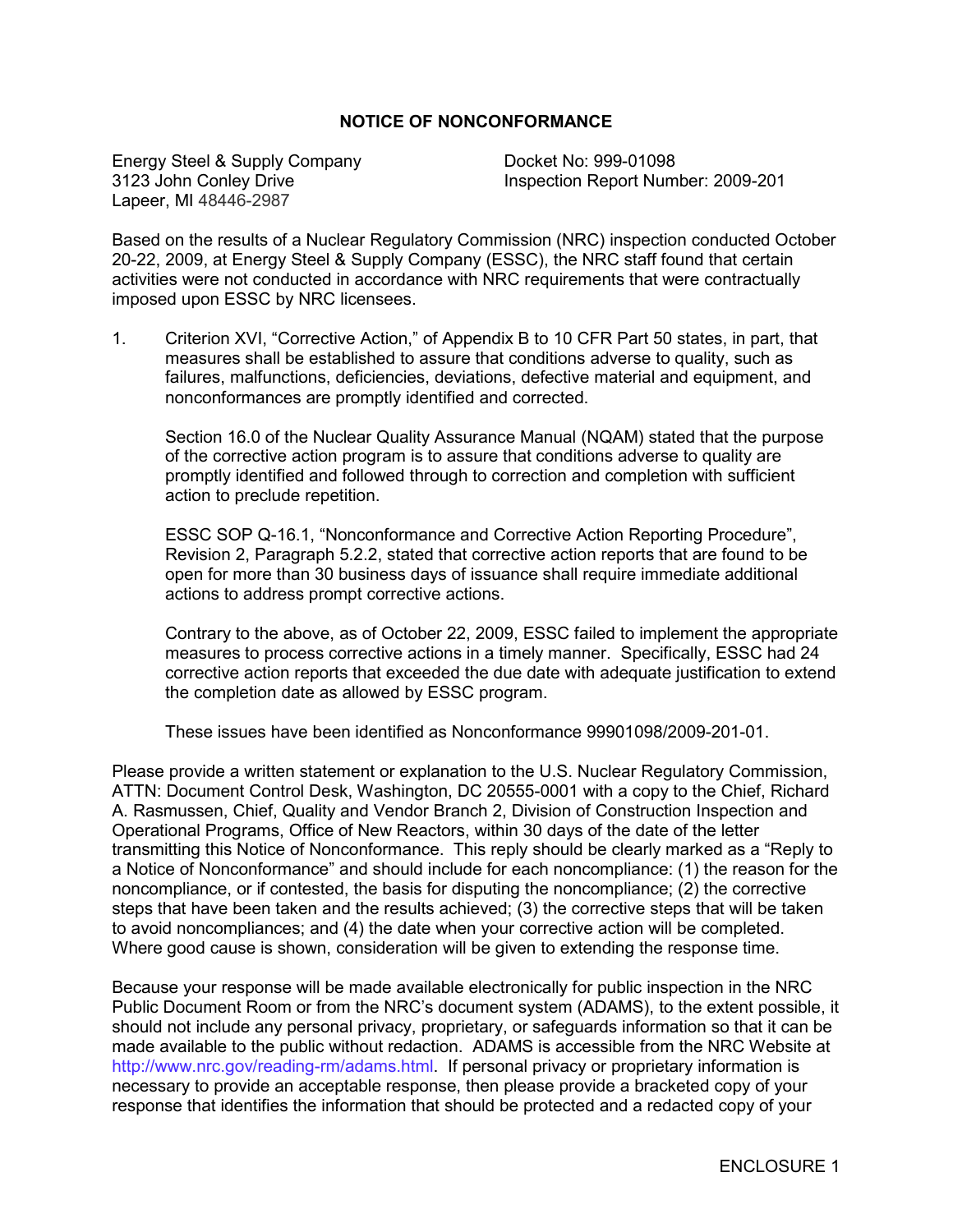response that deletes such information. If you request withholding of such material, you must specifically identify the portions of your response that you seek to have withheld and provide in detail the bases for your claim of withholding (e.g., explain why the disclosure of information will create an unwarranted invasion of personal privacy or provide the information required by 10 CFR 2.390(b) to support a request for withholding confidential commercial or financial information). If safeguards information is necessary to provide an acceptable response, please provide the level of protection, described in 10 CFR 73.21.

Dated at Rockville, Maryland, this 8<sup>th</sup> day of December 2009.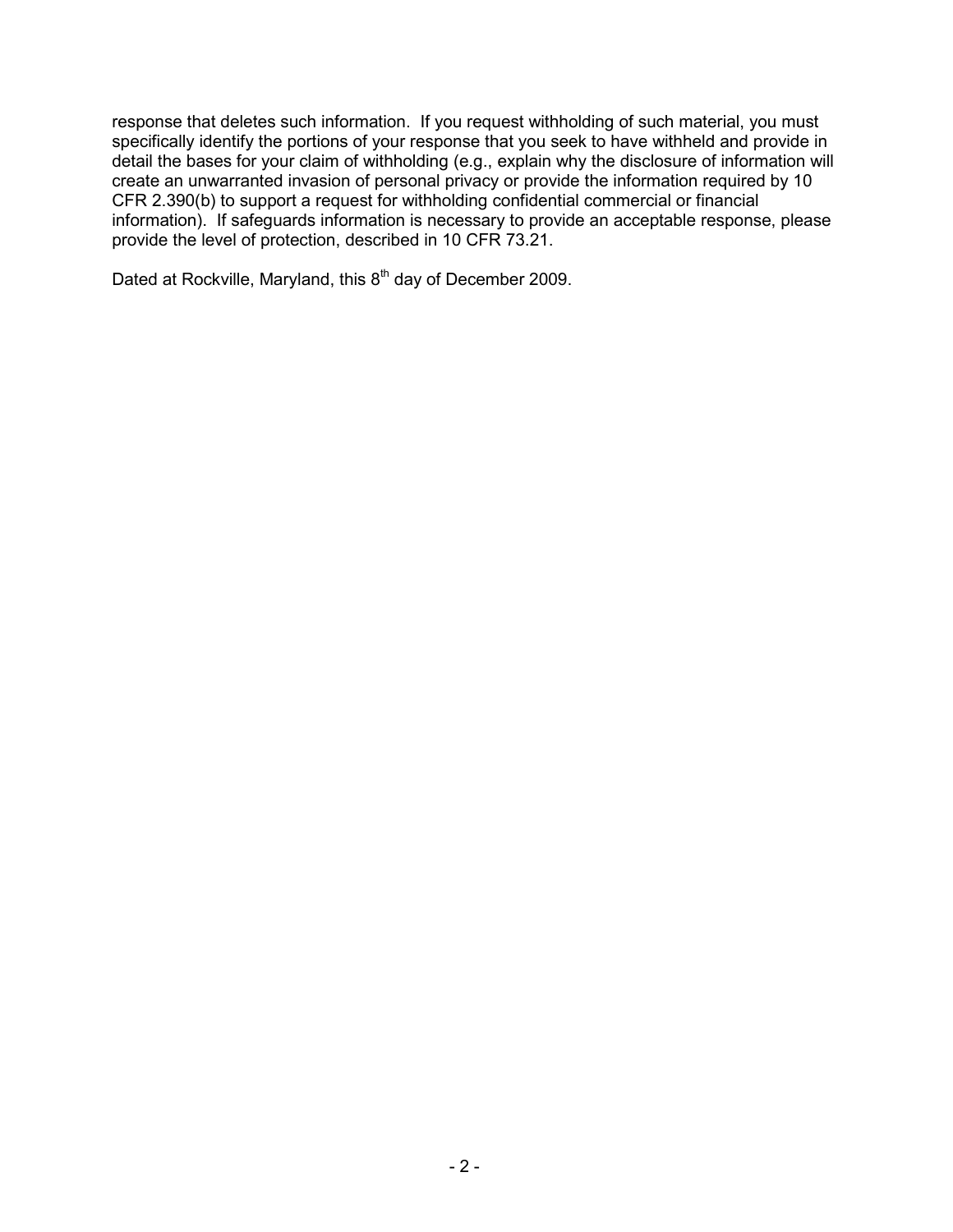#### U.S. NUCLEAR REGULATORY COMMISSION OFFICE OF NEW REACTORS DIVISION OF CONSTRUCTION INSPECTION AND OPERATIONAL PROGRAMS VENDOR INSPECTION REPORT

| Docket No.:                  | 999-01098                                                                                                                                                                                                                                                                                                                                                                                                                                                                                                                                                                          |                                                                                                   |  |  |
|------------------------------|------------------------------------------------------------------------------------------------------------------------------------------------------------------------------------------------------------------------------------------------------------------------------------------------------------------------------------------------------------------------------------------------------------------------------------------------------------------------------------------------------------------------------------------------------------------------------------|---------------------------------------------------------------------------------------------------|--|--|
| Report No.:                  | 99901098/2009-201                                                                                                                                                                                                                                                                                                                                                                                                                                                                                                                                                                  |                                                                                                   |  |  |
| Vendor:                      | Energy Steel & Supply Company<br>3123 John Conley Drive<br>Lapeer, MI 48446-2987                                                                                                                                                                                                                                                                                                                                                                                                                                                                                                   |                                                                                                   |  |  |
| <b>Vendor Contacts:</b>      | Mr. Robert Paton<br><b>VP Quality Assurance</b><br>810-538-4965<br>rpaton@enersteel.com                                                                                                                                                                                                                                                                                                                                                                                                                                                                                            |                                                                                                   |  |  |
| Nuclear Industry / Activity: | Energy Steel and Supply Company (ESSC) is a long standing<br>nuclear supplier of safety related products and services including<br>ASME code materials to both the domestic commercial nuclear<br>power industry and abroad. They maintain multiple active ASME<br>certification stamps. Their core product lines in support of nuclear<br>power plants have been in steel and pipe, but they have expanded<br>their supply scope by partnering with various original equipment<br>manufactures (OEM) to manufacture replacement safety related<br>parts, components and services. |                                                                                                   |  |  |
| <b>Inspection Dates:</b>     | October 20-22, 2009                                                                                                                                                                                                                                                                                                                                                                                                                                                                                                                                                                |                                                                                                   |  |  |
| Inspectors:                  | Aida Rivera-Varona<br>Carla Roquecruz,<br>Jonathan Ortega                                                                                                                                                                                                                                                                                                                                                                                                                                                                                                                          | NRO/DCIP/CQV2, Team Leader<br>NRR/ADES/DE/EQVB, Inspector<br>NRO/DCIP/CQV2, Inspector In-Training |  |  |
| Approved by:                 | Richard A. Rasmussen, Chief<br>Quality and Vendor Branch B<br>Division of Construction Inspection<br>& Operational Programs<br>Office of New Reactors                                                                                                                                                                                                                                                                                                                                                                                                                              |                                                                                                   |  |  |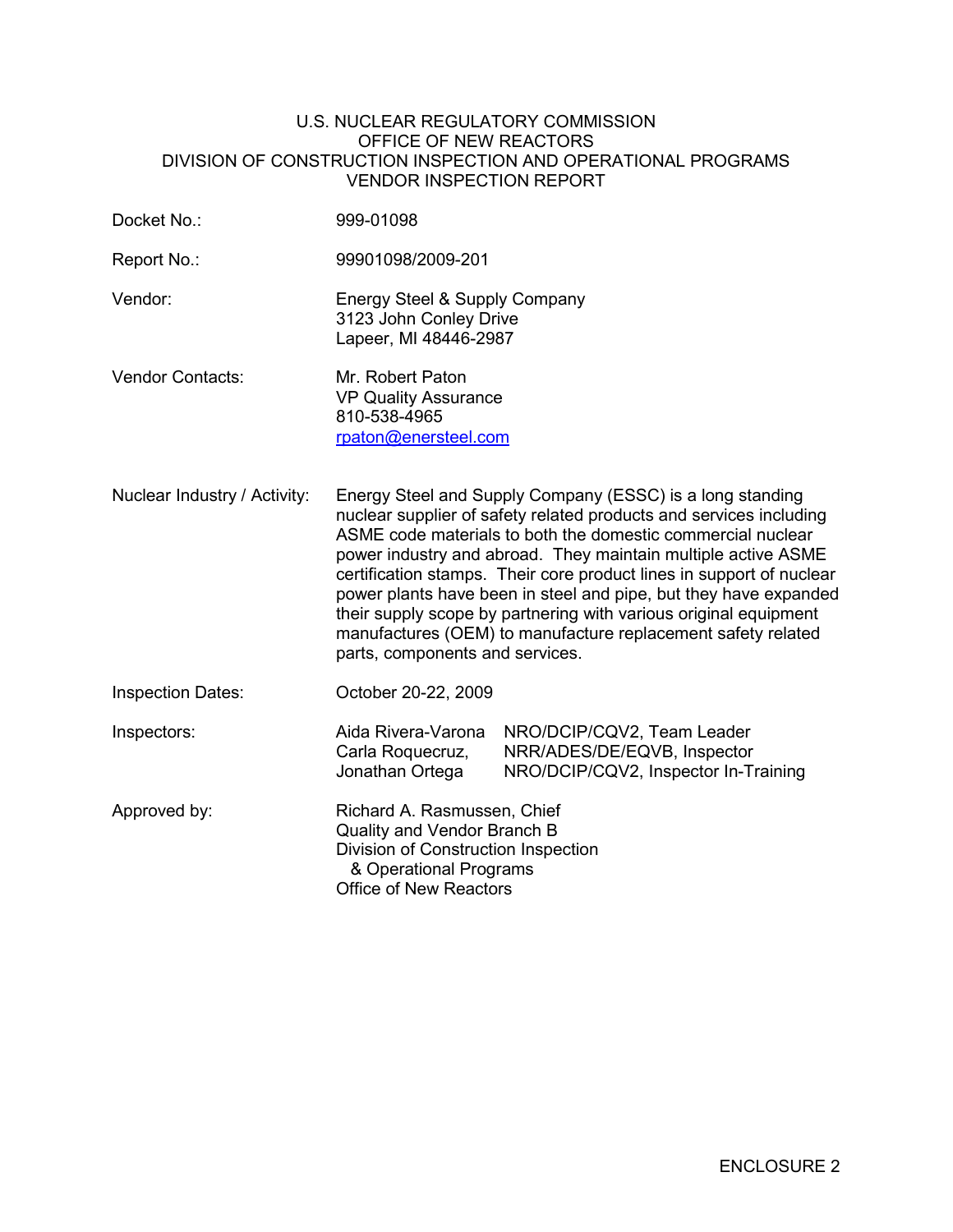## **EXECUTIVE SUMMARY**

Energy Steel & Supply Company 99901098/2009-201

The purpose of the inspection was to review the Energy Steel & Supply Company's (ESSC) corrective action activities described in your March 3, 2009 response letter to the NRC's Notice of Violation (NOV) and Notices of Nonconformance (NON) issued November 18, 2008. The inspection was conducted at ESSC's facility in Lapeer, Michigan.

The NRC inspection bases were the following:

- Appendix B, "Quality Assurance Criteria for Nuclear Power Plants and Fuel Reprocessing Plants," to Part 50, "Domestic Licensing of Production and Utilization Facilities," of Title 10 of the *Code of Federal Regulations* (10 CFR)
- 10 CFR Part 21, "Reporting of Defects and Noncompliance"

The NRC staff implemented Inspection Procedure 43002, "Routine Inspections of Nuclear Vendors" and Inspection Procedure 36100, "Inspection of 10 CFR Part 21 and 50.55(e) Programs for Reporting Defects and Nonconformance," during the conduct of this inspection.

During the inspection, daily meetings were conducted between the NRC inspectors and ESSC staff to discuss ongoing inspection activities and observations and/or potential findings.

The previous NRC inspection conducted at ESSC's facility in Lapeer, Michigan, occurred in July 2008. During that inspection, the NRC inspectors identified one violation and eight nonconformances. A summary of each is included below:

- Violation 99901098/2008-201-01 was issued because ESSC failed to adopt an appropriate procedure for the evaluation and reporting of defects and failures to comply under 10 CFR Part 21.
- Nonconformance 99901098/2008-201-02 was issued because ESSC's design control program failed to document the review of customer purchase orders and its changes or revisions on contract review forms. In addition, ESSC failed to document in the engineering change notice (ECN), the engineering and QA evaluation for the need of a job traveler revision based on the scope of the design change. ESSC also failed to document the engineering evaluation of the effect of the ECN on work-inprocess, work that was partially completed, or any completed work.
- Nonconformance 99901098/2008-201-03 was issued because ESSC's procedures governing commercial-grade dedication, failed to: 1) provide guidance to identify and dedicate items other than raw materials; and 2) verify that the supplier's quality program included processes, such as material traceability and lot/batch controls, for the control of critical characteristics to support sampling in commercial grade dedication.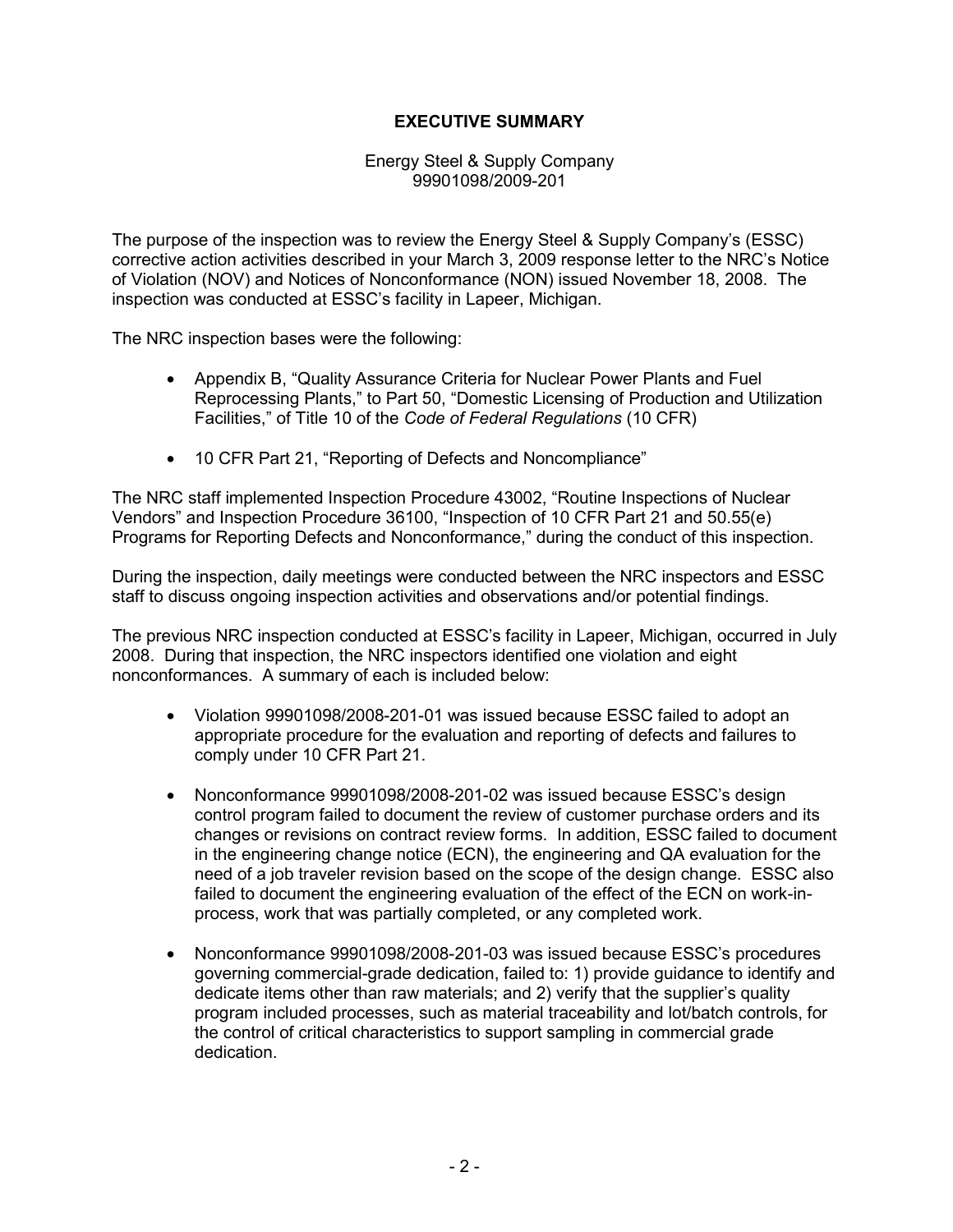- Nonconformance 99901098/2008-201-04 was issued because of ESSC's failure to effectively implement a receipt inspection to verify an item's compliance to specified requirements.
- Nonconformance 99901098/2008-201-05 was issued because of ESSC's failure to establish procedure instructions that would include guidance for the performance of a final inspection before an item is shipped to customer.
- Nonconformance 99901098/2008-201-06 was issued because four ESSC corrective action reports (CPAs), specifically, CPA-1031, CPA-1028, CPA-1027, and CPA-1024, exceeded the 30 business day time frame and did not include a documented justification of the extension of the completion dates.
- Nonconformance 99901098/2008-201-07 was issued because of ESSC's failure to develop and implement an adequate document control process consistent with the regulatory requirements.
- Nonconformance 99901098/2008-201-08 was issued because of ESSC's failure to provide adequate documentation to demonstrate that its testing personnel are fully qualified.

During the October 2009, inspection, the NRC inspectors concluded that the corrective actions taken by ESSC in response to the NOV and NONs contained in NRC Inspection Report 99901098/2008-201, were effectively implemented and were in compliance with the applicable requirements of 10 CFR Part 21 and Appendix B to 10 CFR Part 50, with the exception of the areas described below:

The NRC inspectors identified Nonconformance 99901098/2009-201-01 in response to ESSC's failure to implement adequate corrective actions to address issues identified in Nonconformance 99901098/2008-201-06. Specifically, ESSC's failed to process corrective actions in a timely manner. This issue is further discussed in Section 6 of this report.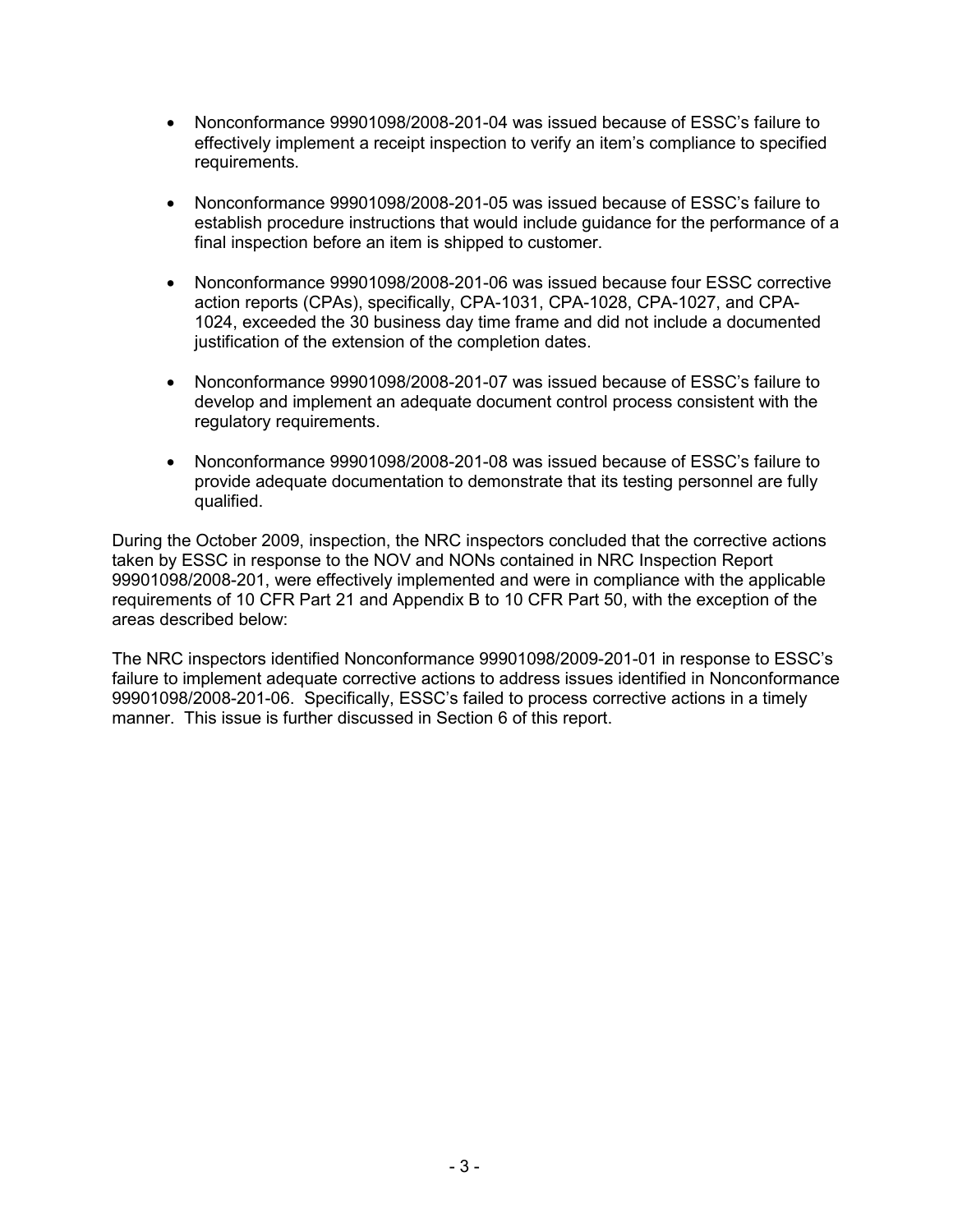# **REPORT DETAILS**

## 1. VIOLATION 99901098/2008-201-01

#### a. Inspection Scope

The NRC inspectors reviewed Energy Steel & Supply Company's (ESSC) corrective action records, quality assurance program, implementing procedures, training records, and additional documents, as applicable, associated with the corrective actions ESSC had implemented in response to Violation 99901098/2008-201-01 to verify compliance with the requirements of 10 CFR Part 21.

Within the scope of this area of the inspection, the NRC inspectors reviewed the following procedures, records, and other documents:

- ESSC Standard operating Procedure (SOP) Q15.1, "Reporting of Defects Procedure (10 CFR Part 21 Evaluation and Reporting)," Revision 5, dated January 7, 2009
- ESSC Corrective Action Report (CPA) Number 1037, dated July 25, 2008.

### b. Observations and Findings

During the July 2008, inspection, the NRC inspectors identified Violation 99901098/2008-201-01 as a result of ESSC's failure to provide sufficient detail in SOP Q15.1 to perform an evaluation to determine if a deviation could create a substantial safety hazard if it were to remain uncorrected. ESSC initiated CPA - 1037 to address Violation 99901098/2008-201-01 and identify actions taken to prevent recurrence. As result, SOP Q15.1 was revised to include additional guidance to perform the evaluation.

The NRC inspectors noted that the procedure was revised to adequately provide guidance for all employees who identified a potential situation or item that was reportable under 10 CFR Part 21 to report the defect and all applicable facts to the President or Vice President (VP), Quality Assurance (QA). Additionally, the NRC inspectors noted that the new revision of the procedure included guidance on how to perform the evaluation of a deviation.

The NRC inspectors asked for copies of all 10 CFR Part 21 evaluations performed during the last year. The VP, QA manager stated that no 10 CFR Part 21 evaluations had been performed in the last year. The NRC inspectors sampled a group of CPAs and nonconformance reports (NCs) to assess Part 21 applicability. The NRC inspectors did not identify any issues in this area.

#### c. Conclusions

The NRC inspectors concluded that ESSC adequately implemented the corrective actions specified in their letter to the NRC dated March 3, 2009, and CPA - 1037. Therefore, Violation 99901098/2008-201-01 is closed.

- 2. NONCONFORMANCE 99901098/2008-201-02
- a. Inspection Scope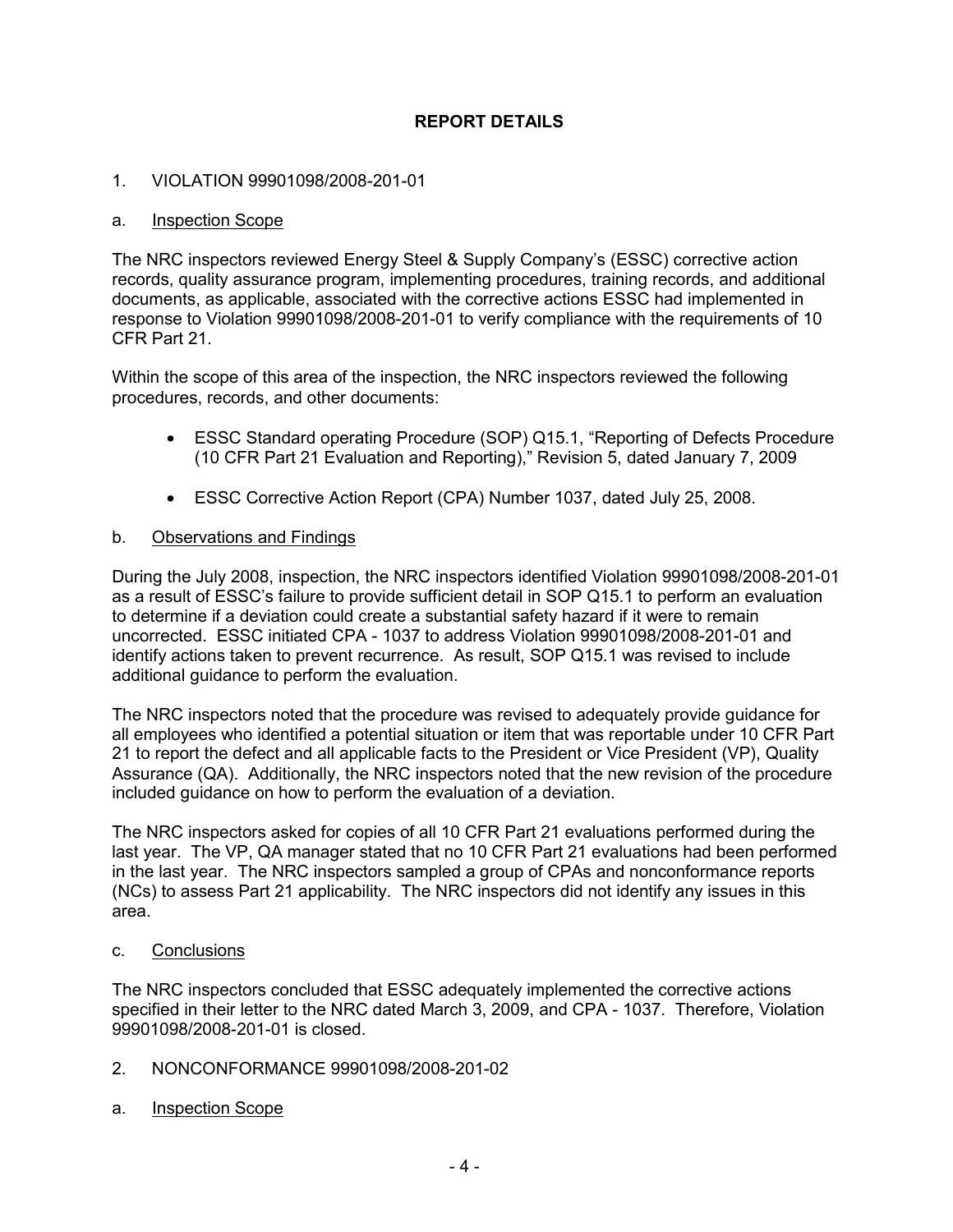The inspectors reviewed ESSC's corrective and preventive actions associated with Nonconformance 99901098/2008-201-02. Specifically, the NRC inspectors reviewed ESSC's order entry and design control program to verify compliance with the QA requirements of Criterion III, "Design Control," of Appendix B to 10 CFR Part 50.

Within the scope of this area of the inspection, the NRC inspectors reviewed the following procedures, records, and other documents:

- ESSC SOP Q5.3, "Development & Control of Energy Steel Forms," Revision 0, dated September 08, 2008
- Indoctrination & Training Record, Subject: Training Contract Review Form, dated July 22, 2008
- Indoctrination & Training Record, Subject: Training Design Report Review, dated October 13, 2008
- Indoctrination & Training Record, Subject: Training Design Report Review, dated October 15, 2008
- ESSC F361, "Design Report Review Form," Revision 0, dated February 5, 2009
- ESSC Contract Review Report for Job No. 34410 dated June 29, 2009
- ESSC Contract Review Report for Job No. 35360 dated May 15, 2009
- ESSC Design report review for design report No. MPR 3215, Revision 1, dated November 25, 2008
- ESSC Design report review for design report No. MPR 3273, Revision 1, dated October 16, 2009

### b. Observations and Findings

During the July 2008, inspection, the NRC inspectors identified Nonconformance 99901098/2008-201-02 for ESSC's failure to document in an Engineering Change Notice (ECN) the Engineering and QA evaluation for the need of a job traveler revision based on the scope of the design change. Nonconformance 99901098/2008-201-02 also identified ESSC's failure to document the engineering evaluation on the effect of the ECN on work-in-process, work that is partially completed (sub-assemblies), or any completed work.

ESSC initiated CPA - 1044 to address Nonconformance 99901098/2008-201-02 and identify actions taken to prevent recurrence. CPA - 1044 stated that ESSC found two reasons for the noncompliance: 1) lack of re-enforced specific direction and training on the method of documenting the review for customer purchase order revisions on the contract review form (F-272) and 2) human error for failure to check the ENC form blocks for yes/no effect.

In CPA - 1044, the corrective action to address the nonconformance and to preclude recurrence was to perform training to re-enforce requirements for documenting reviews of customer purchase orders and code design report revisions and the need to fully complete ECN forms.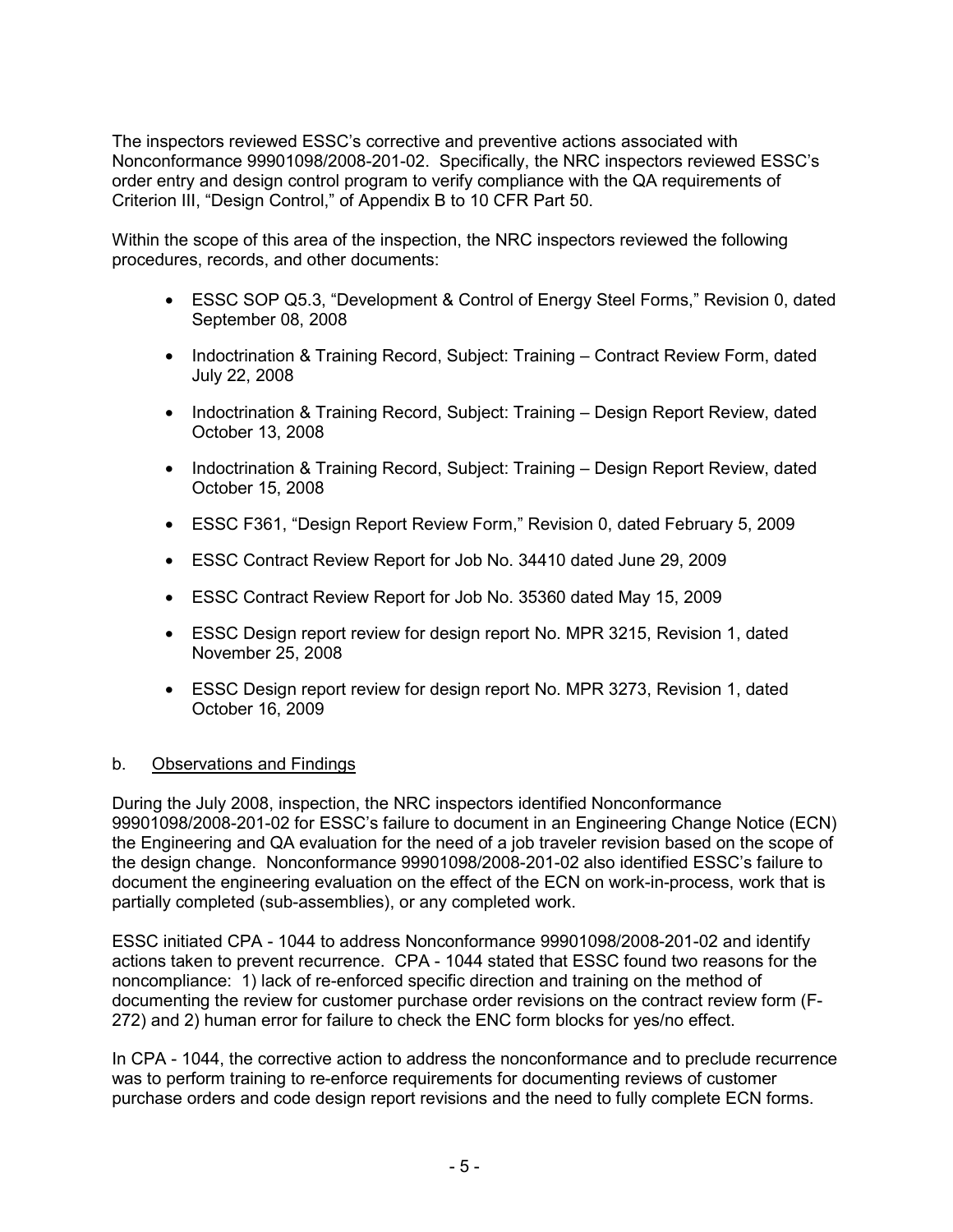ESSC provided formal training for QA and Engineering personnel regarding contract and design report change reviews. The NRC inspectors reviewed the training records dated July 22, 2008, October 13, 2008, and October 15, 2008. During the training sessions a Design Report checklist was developed and was used as a pilot during the training session on October 15, 2008. The Design Report Review Form (F361) was formally issued on February 5, 2009.

The inspectors sampled four reports, two for contract review and two for design review to verify that the training was effective and that the new F-361 form for the design report review was completed. The NRC inspector reviewed the reports for completeness by verifying that the necessary forms and supporting documents were included in the reports.

### c. Conclusions

The NRC inspectors concluded that ESSC adequately implemented the corrective actions specified in their letter to the NRC dated March 3, 2009, and CPA - 1044. Therefore, Nonconformance 99901098/2008-201-02 is closed.

3. NONCONFORMANCE 99901098/2008-201-03

## a. Inspection Scope

The NRC inspectors reviewed ESSC's corrective and preventive actions associated with Nonconformance 99901098/2008-201-03. Specifically, the NRC inspectors reviewed ESSC's procurement and acceptance processes of commercial-grade items (CGIs) for use as basic components to verify compliance with 10 CFR Part 21.

Within the scope of this area of the inspection, the NRC inspectors reviewed the following procedures, records, and other documents:

- SOP Q7.2, "Commercial Grade Dedication," Revision 8, dated October 19, 2009
- Form F-190, "Commercial Grade Item Dedication Plan," Revision 3, dated October 19, 2009
- CPA 1038, dated July 25, 2008
- ESSC Commercial Grade Item Survey Report No. 2372-0801 to Waukesha Bearings, dated October 9, 2008
- ESSC Dedication Plan for ESSC Job No. 34387 for "Eccentric Shaft Bearing Bronze and Babbitt," dated December 29, 2008
- ESSC Dimensional Inspection Record for ESSC Job No. 34387 dated May 14, 2009
- Material Testing and Non-Destructive Testing Report No. ENE007-09-04-79716-1 from Stork Material Technologies for one babbitt sample of ESSC Job No. 34387, dated April 10, 2009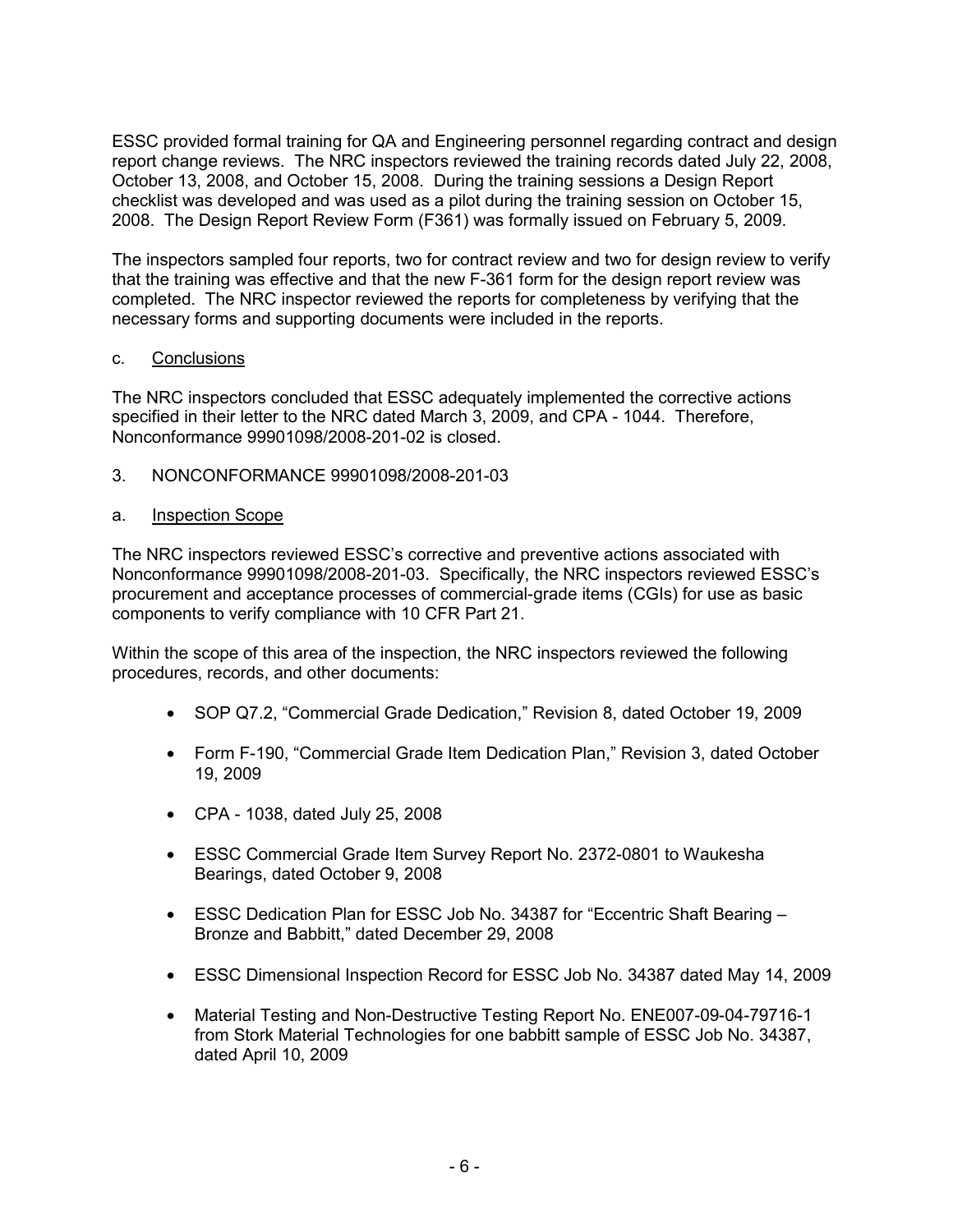- Material Testing and Non-Destructive Testing Report No. ENE007-09-04-79716-2 from Stork Material Technologies for one bronze sample of ESSC Job No. 34387, dated April 10, 2009
- ESSC Commercial Grade Item/Service Checklist for the Audit No. 0340-0901 of the Rexnord Auburn Plant (Formerly The Falk Corporation), dated September 30, 2009.

## b. Observations and Findings

During the July 2008, inspection, the NRC inspectors identified Nonconformance 99901098/2008-201-03 as a result of ESSC's failure to provide sufficient details to adequately identify critical characteristics and perform commercial grade dedication activities in SOP Q7.2. Additionally, Nonconformance 99901098/2008-201-03 identified ESSC's failure to include verification of critical characteristics, such as material traceability and lot/batch control, during the survey performed at Falk Corporation to support a sampling practice during the commercial grade dedication. ESSC issued CPA - 1038 to address this finding and prevent recurrence.

### b.1 Commercial Grade Dedication Procedure

The NRC inspectors noted that SOP Q7.2 was recently revised to establish detailed guidance to provide reasonable assurance that a CGI or service would perform its safety function. SOP Q7.2 was updated to provide the details and instructions describing the methods to dedicate CGIs. The NRC inspectors noted that SOP Q7.2 provided adequate controls for dedication activities, including CGI evaluation criteria, procurement controls, acceptance/rejection criteria consistent with safety function, material traceability controls, and controls for receipt inspection and test activities.

The NRC inspectors performed a sample review of dedication plans to verify adequate implementation of the dedication process. However, since SOP Q7.2 was recently issued, the NRC inspectors were only able review one dedication plan that was being developed for a coupling. The NRC inspectors noted that the dedication plan adequately included the evaluation criteria and acceptance criteria consistent with the safety function, including the parts drawing that showed the required dimensions for the parts to be verified during acceptance.

### b.2 Commercial Grade Survey

During the June 2008, inspection, the NRC inspectors issued NON99901098/2008-201-03 which identified that ESSC's commercial grade survey process failed to verify that the supplier's quality program included processes, such as material traceability and lot/batch controls, for the control of critical characteristics to support a sampling practice during the commercial grade dedication.

The NRC inspectors reviewed a commercial grade survey performed by ESSC to verify that their surveys identified critical characteristics and included adequate verification that the suppliers' quality programs included processes, such as material traceability and lot/batch controls, for the control of the identified critical characteristics. Specifically, the NRC inspectors reviewed the commercial grade surveys performed by ESSC for Waukesha Bearings and Rexnord Auburn Plant (Formerly The Falk Corporation). During the review of these commercial grade surveys, the NRC inspectors noted that ESSC's commercial grade surveys adequately identified the critical characteristics. Additionally, the NRC inspectors noted that ESSC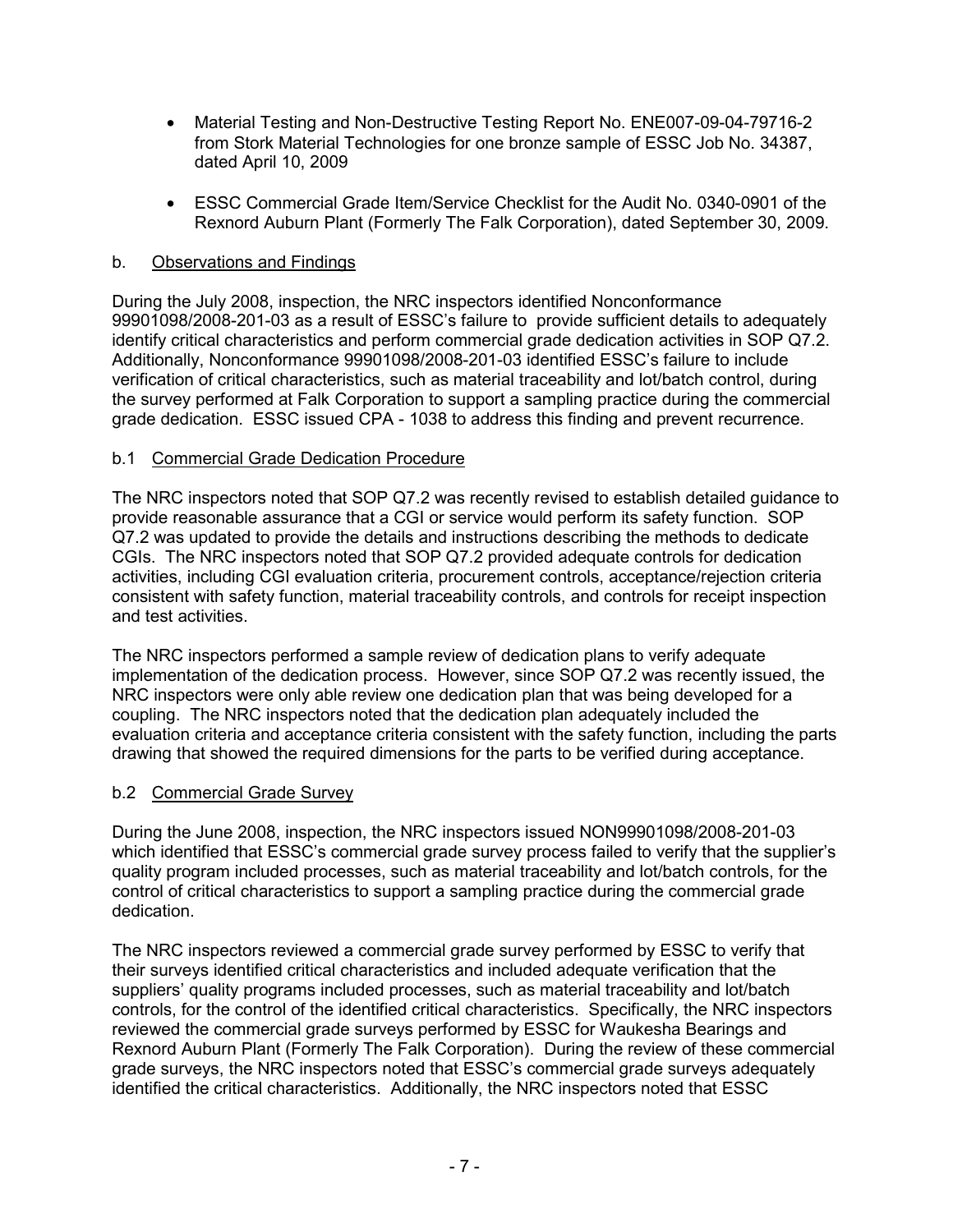adequately verified that these suppliers' quality programs included processes, such as material traceability and lot/batch controls for the control of critical characteristics.

# c. Conclusions

The NRC inspectors concluded that ESSC adequately implemented the corrective actions specified in their letter to the NRC dated March 3, 2009, and CPA - 1038. Therefore, Nonconformance 99901098/2008-201-03 is closed.

# 4. NONCONFORMANCE 99901098/2008-201-04

# a. Inspection Scope

The NRC inspectors reviewed ESSC's corrective action records, implementing procedure, and additional documents associated with the corrective actions taken by ESSC in response to Nonconformance 99901098/2008-201-04. Additionally, the inspectors observed ESSC personnel performing a receipt inspection.

Within the scope of this area of the inspection, the NRC inspectors reviewed the following procedures, records, and other documents:

- ESSC SOP Q7.1, "Receipt Inspection Procedure," Revision 4, dated October 19, 2009
- ESSC CPA No. 1042, dated July 25, 2008
- ESSC Form F-109, "Energy Steel Receiving Tag," Revision 6, dated June 7, 2004
- ESSC Form F-150, "Energy Steel Hold Tag," Revision 1, dated March 15, 1988
- ESSC Nonconformance Report (NC) No. 1447, dated July 23, 2008
- ESSC NC No. 1407, dated May 7, 2008

# b. Observations and Findings

Nonconformance 99901098/2008-201-04 was cited for ESSC's failure to effectively implement a receipt inspection program for examinations and measurements that should be used to verify an item's compliance to specified requirements. For example, during receipt inspection, (1) ESSC failed to identify that a wrong item was received, and after acceptance ESSC shipped the item to its customer, and (2) failed to identify that equipment calibrated by an ESSC subcontractor was not properly labeled to show the correct calibration dates.

The NRC inspectors verified that ESSC had implemented the corrective actions described in CPA - 1042. Specifically, ESSC's revision of SOP Q7.1 to provide instructions regarding: 1) receipt inspection of complex assemblies and 2) receipt inspection of calibrated equipment received from calibration laboratories. The inspectors reviewed SOP Q7.1 and noted that steps were added to the procedure to adequately identify and verify an item's compliance with specified requirements. Additionally, Section 6.3 of SOP Q7.1 described the steps to examine gages received from calibration services to verify conformance to purchase order requirements; including calibration status label correctness and gage identification (Asset or S/N).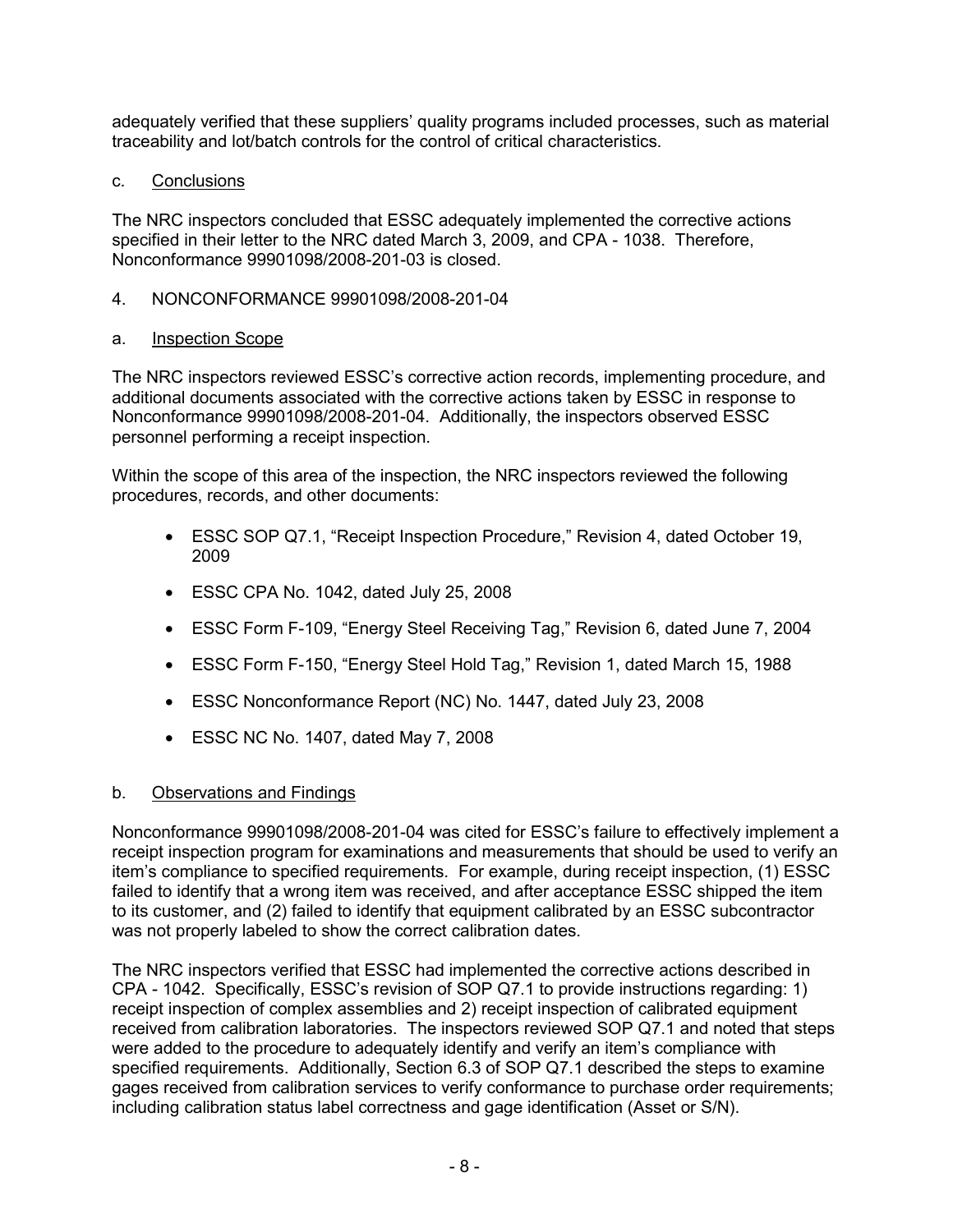In ESSC's response letter to the NRC dated March 5, 2009, ESSC identified corrective steps to avoid noncompliance. The NRC inspectors verified that the wrong item received by ESSC and shipped to the customer was returned to the vendor and replaced as indicated in NC - 1407. The NRC inspectors also reviewed NC - 1447 that was issued to address the inadequate labeling of calibrated equipment by an ESSC subcontractor. NC - 1447 was closed once the calibration records were corrected.

On October 21, 2009, the NRC inspectors observed an ESSC inspector performing a receipt inspection of 63 flat washers using SOP Q7.1, Revision 4. The inspectors determined that additions made to the receipt inspection procedure were adequately implemented during the receipt inspection, and that the material received matched the requirements of the purchase order.

## c. Conclusions

The inspectors reviewed the corrective actions associated with Nonconformance 99901098/2008-201-04, as described in ESSC CPA - 1042. The inspectors concluded that the corrective actions were completed as stated in the CPA and were effectively implemented. Therefore, Nonconformance 99901098/2008-201-04 is closed.

- 5. NONCONFORMANCE 99901098/2008-201-05
- a. Inspection Scope

The NRC inspectors reviewed ESSC's corrective action records, quality assurance manual, implementing procedures and additional documents associated with the corrective actions taken by ESSC in response to Nonconformance 99901098/2008-201-05. Additionally, the inspectors observed ESSC personnel performing a final inspection. The NRC inspectors reviewed the following documents:

- ESSC SOP Q10.3, "Final Inspection Procedure" Revision 0, dated October 19, 2009
- ESSC CPA No. 1041, dated July 25, 2008
- ESSC Form F-362, "Energy Steel Final Inspection Checklist," Revision 0, dated October 19, 2009

### b. Observations and Findings

During the July 2008 inspection, the NRC inspectors identified Nonconformance 99901098/2008-201-05 for ESSC's failure to establish a procedure that included guidance for the performance of the final inspection prior to an item being shipped to its customer. In ESSC's response letter to the NRC dated March 5, 2009, the vendor stated that, "ESSC relied on shop travelers for specifics regarding final inspection requirements, however in some cases the shop travelers are very general in this regard, e.g. the traveler step for final inspection was found to simply state "QC Final Inspection" without any details."

ESSC's response to this nonconformance stated that CPA - 1041 was issued providing the vendor's corrective measures. CPA - 1041 stated that SOP Q10.3 has been developed and implementation would take place upon review and approval. The NRC noted that SOP Q10.3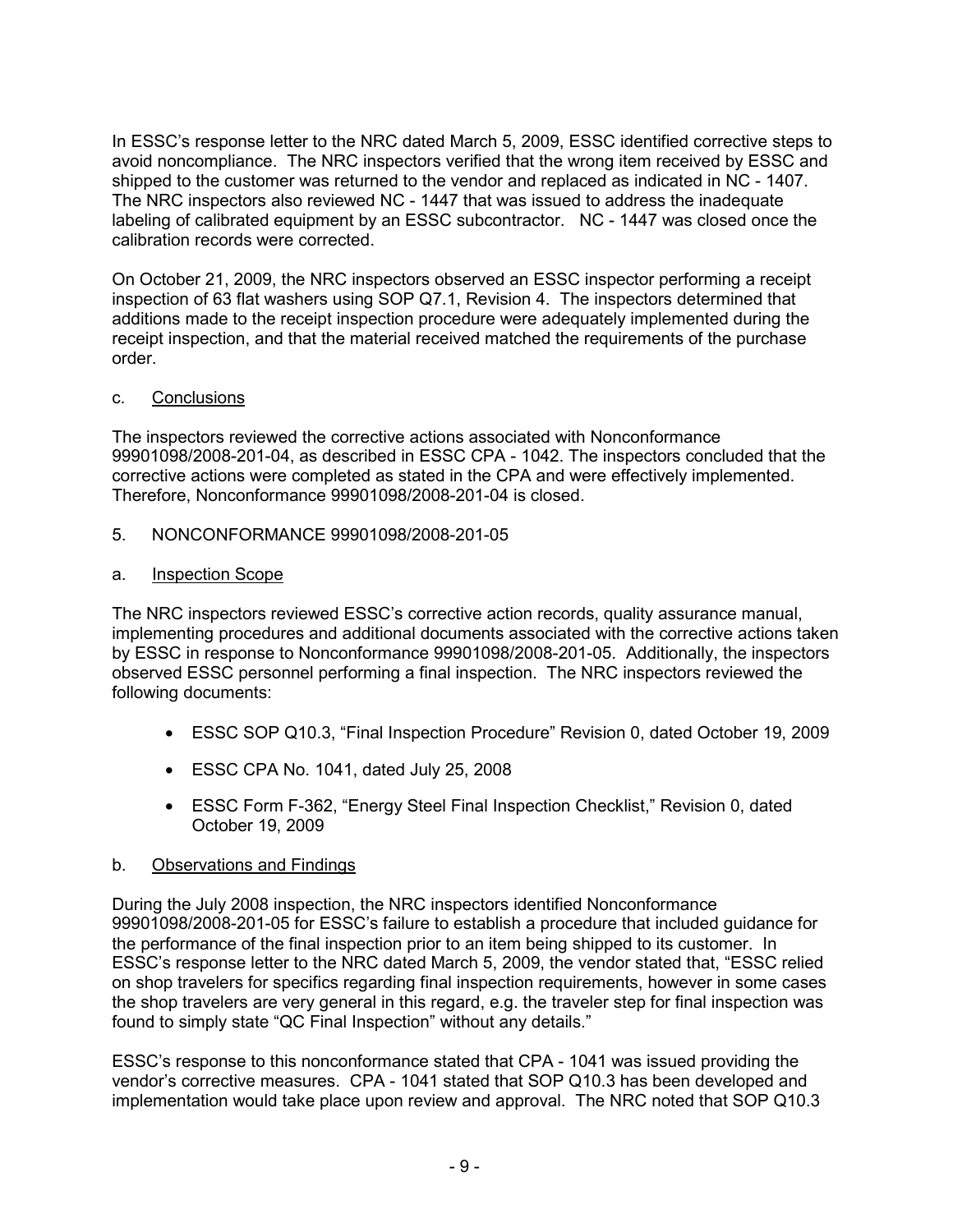was issued prior to the inspection and was developed to perform final inspections for material, parts or items that have been completed and are ready for final shipment to the customer. The NRC inspectors reviewed SOP Q10.3 and noted that it included measures for the verification of: identity (material, marking, labeling); quantity; damage and cleanliness; documentation to accompany shipment is applicable to item; shipping address correctness; and packaging.

The NRC inspectors observed ESSC personnel performing a final inspection using this procedure to verify that ESSC had implemented the corrective actions described in CPA - 1041. The inspectors noted that the final inspection was performed following SOP Q10.3 and results were adequately documented in form F-362, "Energy Steel Final Inspection Checklist."

## c. Conclusions

The inspectors reviewed the corrective actions associated with Nonconformance 99901098/2008-201-05, as described in ESSC CPA - 1041. The inspectors concluded that the corrective actions were completed as stated in the CPA and were effectively implemented. Therefore, Nonconformance 99901098/2008-201-05 is closed.

6. NONCONFORMANCE 99901098/2008-201-06

## a. Inspection Scope

The inspectors reviewed ESSC's corrective and preventive actions associated with Nonconformance 99901098/2008-201-06, which was identified during the July 2008, NRC inspection.

Within the scope of this area of the inspection, the NRC inspectors reviewed the following procedures, records, and other documents:

- ESSC SOP Q15.0, "Nonconformance Reporting Procedure," Revision 0, dated April 18, 2008
- ESSC SOP Q16.1, "Nonconformance & Corrective Action Reporting Procedure," Revision 2, dated April 21,2008
- ESSC CPA No. 1043, dated July 28, 2008
- ESSC CPA No. 1095, dated October 21, 2009
- ESSC NC No. 1657, Channel Head dated May 21,2009
- ESSC NC No. 1570, Channel Head dated February 23, 2009
- ESSC NC No. 1750, 30 inched Outlet pipe on U34575-3 dated September 22, 2009
- ESSC NC No. 1615, 90 degree Elbow 3, dated April 6, 2009
- b. Observations and Findings

During the July 2008, inspection, the NRC inspectors identified Nonconformance 99901098/2008-201-06 for ESSC's failure to provide documentation to justify the extension of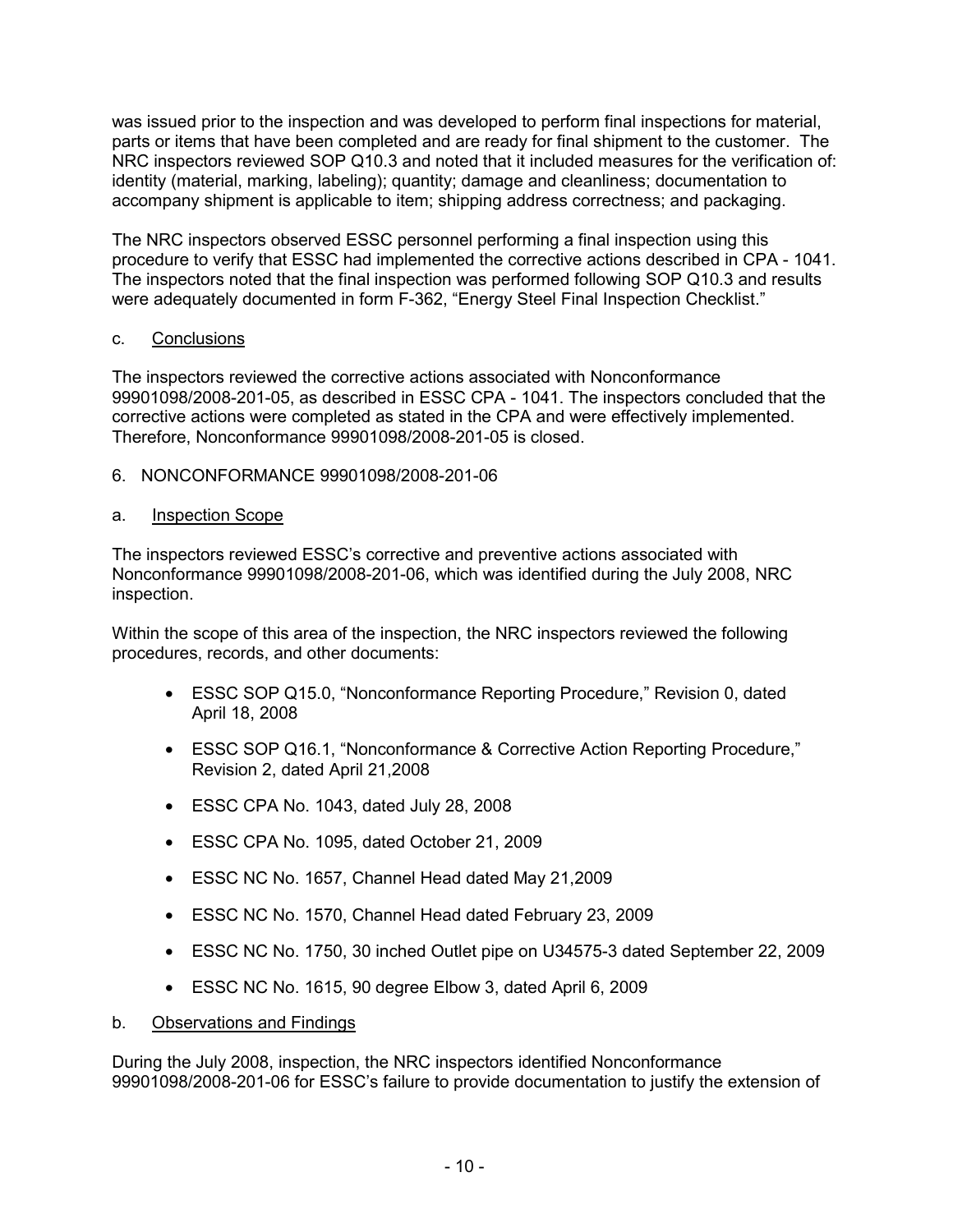the completion dates for CPA-1031, CPA-1028, CPA-1027, and CPA-1024 – that exceeded the 30 business day time frame.

ESSC initiated CPA - 1043 to address Nonconformance 99901098/2008-201-06 and identified actions taken to prevent recurrence. CPA - 1043 documented that ESSC had not been conducting the periodic reviews of nonconformances and corrective actions status on a weekly basis or extending the CPA time, resulting in untimely closure of CPAs.

In ESSC's letter dated March 3, 2009, ESSC identified its corrective action for Nonconformance 99901098/2008-201-06 as conducting weekly meetings with the VP QA and ESSC QA/QC Supervisor to determine that NC/CPAs were being addressed in a timely manner as stated in SOP Q16.1. These meetings were to take place on Tuesdays at 11:00AM starting July 29, 2008. As a result, a review binder would document the weekly reviews, and monthly NC/CPA status and trend reports were to be issued to the President for review. The initial report was to be issued for the month of January 2009.

The NRC inspectors asked for the reports from those meetings in order to verify that adequate actions and measures had been taken to adequately close CPAs in a timely manner. ESSC failed to provide objective evidence to demonstrate that they were performing the weekly meetings or other actions to identify and take proper measures as required by SOP Q16.1 to prevent having CPAs open for more than 30 business days. The inspectors reviewed the list of open CPA's since July 2008 and found that there were 24 CPAs past due. ESSC did not provide objective evidence that documented the reason or possible extension of the completion dates to complete and close the CPAs.

ESSC's failure to implement adequate corrective actions to address issues identified in Nonconformance 99901098/2008-201-06 for ESSC's failure to process corrective actions in a timely manner or document the justification for extending the completion dates, as required by Criterion XVI of 10 CFR Part 50, Appendix B, has been identified as Nonconformance 99901098/2009-201-01.

### c. Conclusions

The NRC reviewed the implementation of the corrective actions specified in their letter to the NRC dated March 3, 2009, and CPA - 1043 and concluded that the actions taken by ESSC failed to address the issue identified in Nonconformance 99901098/2008-201-06. Therefore, Nonconformance 99901098/2008-201-06 is closed and reissued as Nonconformance 99901098/2009-201-01.

### 7. NONCONFORMANCE 99901098/2008-201-07

### a. Inspection Scope

The NRC inspectors reviewed ESSC's corrective action records, quality assurance manual, implementing procedures and additional documents associated with the corrective actions taken by ESSC in response to Nonconformance 99901098/2008-201-07. The NRC inspectors reviewed the following documents:

• ESSC SOP Q5.3, "Development and Control of Energy Steel Forms," Revision 0, dated September 10, 2008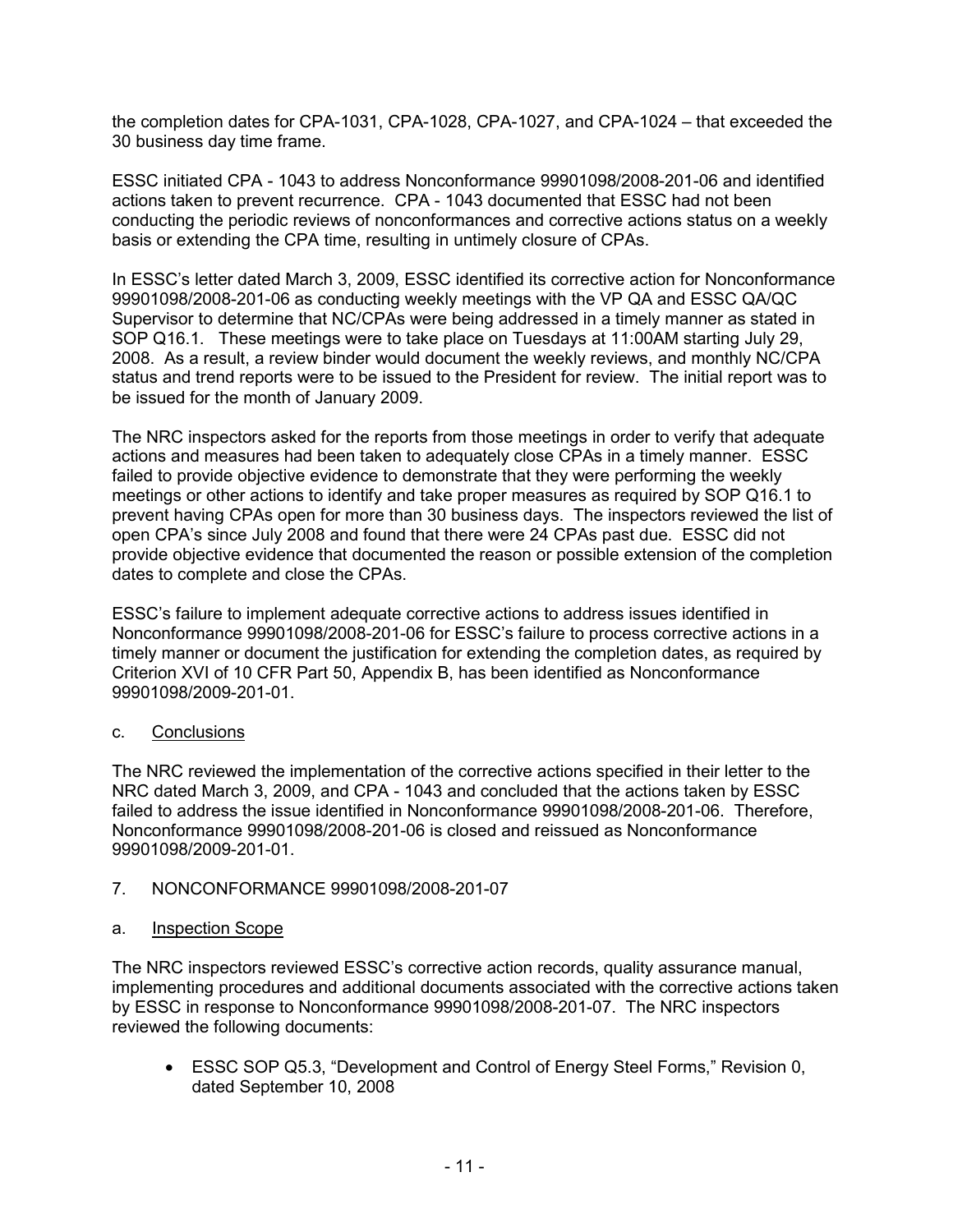- ESSC SOP Q5.4, "Development and Control of Energy Steel Written Procedures," Revision 0, dated December 29, 2008
- ESSC CPA No. 1040, dated July 25, 2008

## b. Observations and Findings

During the July 2008, inspection, the NRC inspectors identified Nonconformance 99901098/2008-201-07 as a result of the failure to develop a descriptive guideline for the content and structure of procedures and for the issuance and control of forms. ESSC CPA - 1040 documented the inspection finding NON99901098/2008-201-07 and actions to prevent recurrence. As a result, SOP Q5.3 and SOP Q5.4 were issued to establish the guidance needed for the development and control of procedures and forms. In addition, the Document Control position was created to take the responsibility for the control and distribution of ESSC forms and procedures.

The NRC inspectors reviewed SOP Q5.3 which established the measures to assure that developed forms were generated and controlled consistently. SOP Q5.3 outlined the process for the creation, distribution, and control of ESSC forms. For new or revised forms, SOP Q5.3 provided responsibility to Document Control for the distribution of the forms, to incorporate the forms into the forms book, save an electronic copy on the server's Company folder, and update the form log F100. For obsolete forms, Document Control stamped and marked the form as obsolete, transferred the forms to the uncontrolled forms book and transferred the electronically copy to the obsolete folder. The electronic copy was watermarked with obsolete and noted in the obsolete forms log F100OB.

The NRC inspectors also review SOP Q5.4 which provided the guidance to ensure that procedures were developed and controlled consistently. The procedure provided the ESSC procedure template F175 that provided the guidance for preparing the procedure, including the format and numbering. The procedure also provided for the review and approval process.

The NRC inspectors met with the ESSC Document Control staff member and were able to verify that the forms, including the logs, electronic folder, and forms book, had been maintained as required by SOP Q5.3. The NRC inspectors verified that the form F169, Revision 9, which was issued during the date of this inspection, was incorporated into the forms book, the electronic folder, and the adequately entered into the form log F100. In addition, the NRC inspectors verified that Revision 8 of form F169 had been incorporated to the obsolete book with a watermark of obsolete. The inspectors did not identify any issues in this area.

### c. Conclusions

The NRC inspectors reviewed the corrective actions associated with Nonconformance 99901098/2008-201-07, as described in CPA - 1040. The NRC inspectors concluded that the corrective actions were completed as stated in the CPA and were effective in preventing recurrence of the condition. Therefore, Nonconformance 99901098/2008-201-07 is closed.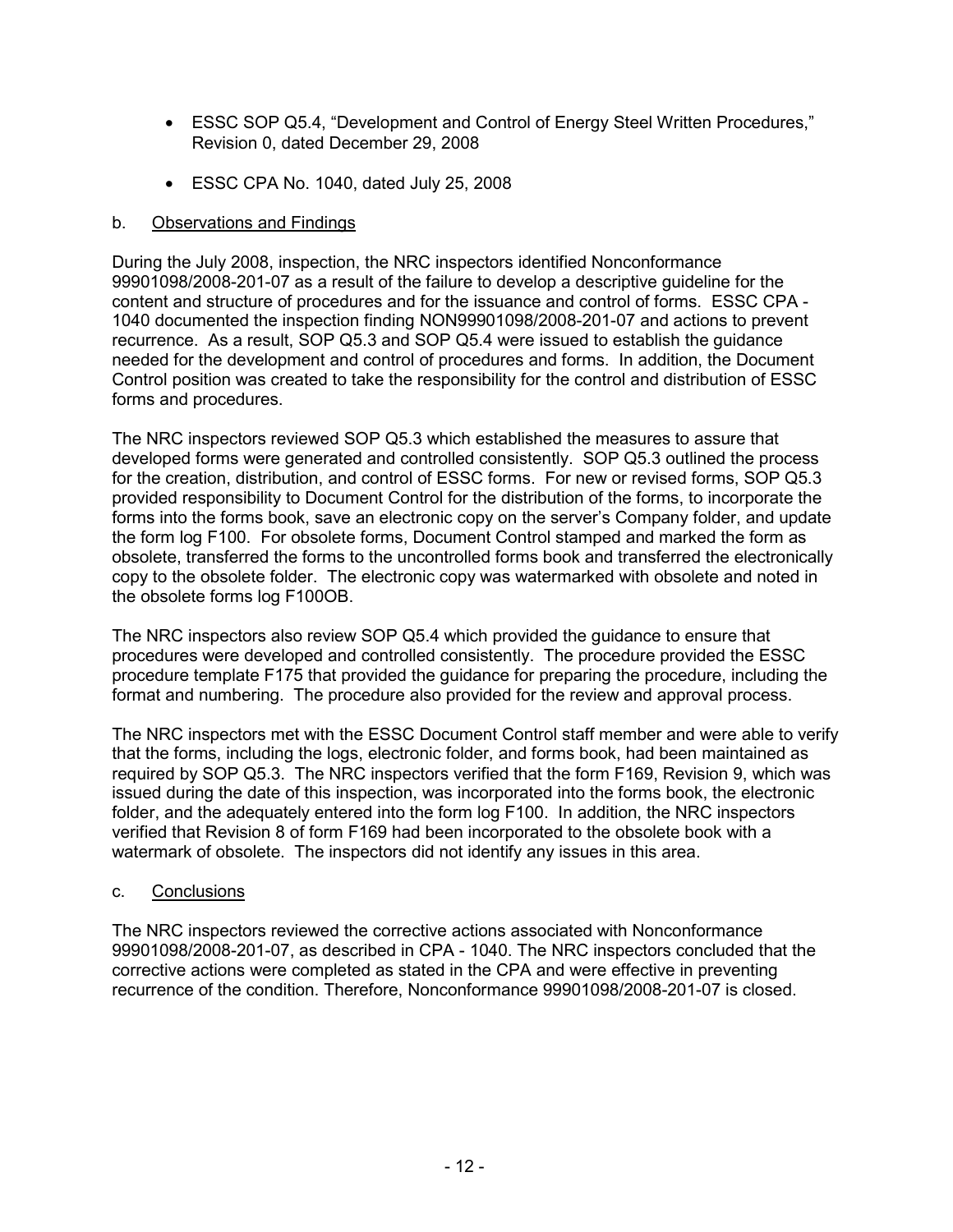## 8. NONCONFORMANCE 99901098/2008-201-08

### a. Inspection Scope

The NRC inspectors reviewed ESSC's corrective action records, quality assurance manual, implementing procedures and additional documents associated with the corrective actions taken by ESSC in response to Nonconformance 99901098/2008-201-08. The NRC inspectors reviewed the following documents:

- ESSC SOP Q11.1, "Hydrostatic Testing Procedure" Revision 3, dated August 7, 2009
- ESSC CPA No. 1039, dated December 29, 2008
- ESSC Form F-154, "Energy Steel Hydrostatic Test Data Sheet," Revision 1, dated April 3, 2009.
- Job Traveler 35148-A for 16 in. Pipe, dated July 6, 2009.

## b. Observations and Findings

During the July 2008, inspection, the NRC inspectors identified Nonconformance 99901098/2008-201-08 for ESSC's failure to qualify and document qualifications of testing personnel. Prior to the NRC inspection, ESSC did not consider the Hydro Test Technician as test personnel. In ESSC's response letter to the NRC dated March 5, 2009 the vendor stated that, "ESSC understands the NRC point in the importance of the Test Technician and agrees that the training and recorded qualification of this person should be documented." As a result ESSC initiated CPA - 1039 and identified the following corrective steps to avoid recurrence:

- 1. ESSC to document training and qualification for Hydro Test Technicians.
- 2. Only trained and documented qualified Test Technicians will be utilized for hydrostatic testing.

On April 16, 2009, the NRC sent a follow-up letter to ESSC requesting clarification for ESSC's reply to nonconformance 99901098/2008-201-08. The NRC staff requested that ESSC clarify its practices for qualification of testing personnel and how ESSC maintained independence between the operator performing the test and the QA/QC personnel observing and documenting the test results. However, ESSC had not responded to this follow-up letter prior to the inspection.

The NRC inspectors reviewed the training record dated September 25, 2008, for the training given on the subject of "Hydro Testing." The training included: hydrostatic testing requirements, set-up, operation, inspection and safety. In addition, ESSC revised SOP Q11.1 on August 7, 2009 and the inspectors noted that Section 4, "Responsibility", line 4.1 stated that, "The Vice President, Quality Assurance and the Welding Engineer are responsible for assuring that personnel performing the hydrostatic test and interpreting results are properly trained and qualified."

The NRC inspectors discussed the training process and the hydrostatic testing process with the QA manager and reviewed job traveler 35148-A, which required a Hydro Test of a 16 inch pipe.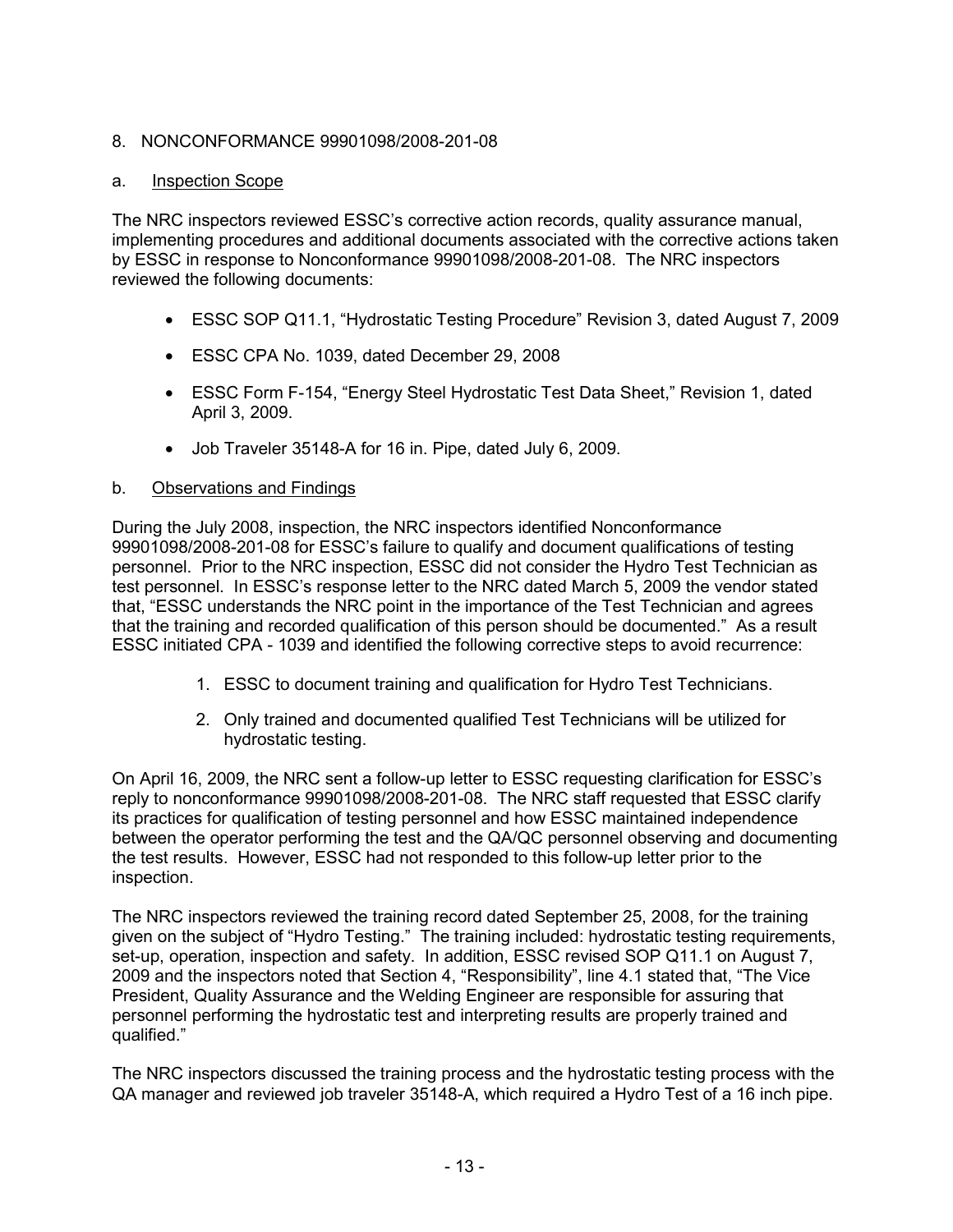During this inspection, the NRC inspectors discussed with the QA manager the independence between the operator performing the test and the QC inspector since ESSC did not respond to NRC letter dated April 16, 2009. The QA manager indicated that the set-up and performance of the test will be done by the shop fitters qualified to set-up and operate the equipment, with instruction from SOP Q11.1 and the job traveler. The QA/QC inspector will observe the test and document and evaluate the test result. The NRC inspectors concluded that ESSC's procedure and process to perform Hydrostatic Testing is adequate and independence is maintained between the operator performing the test and the QA/QC personnel observing and documenting the test results.

## c. Conclusions

The inspectors reviewed the corrective actions associated with Nonconformance 99901098/2008-201-08, as described in ESSC CPA - 1039. The inspectors concluded that the corrective actions were completed as stated in the CPA and were effective in preventing recurrence of the condition. Therefore, Nonconformance 99901098/2008-201-08 is closed.

## 9. ENTRANCE AND EXIT MEETINGS

On October 20, 2009, the NRC inspectors discussed the scope of the inspection with Lisa Rice, ESSC President; Robert Paton, Vice President Quality Assurance; and ESSC personnel. On October 22, 2009, the NRC inspectors presented the inspection results and observations during an exit meeting with Lisa Rice, Robert Paton, and ESSC personnel. A list of entrance/exit meeting attendees is included as an attachment to this report.